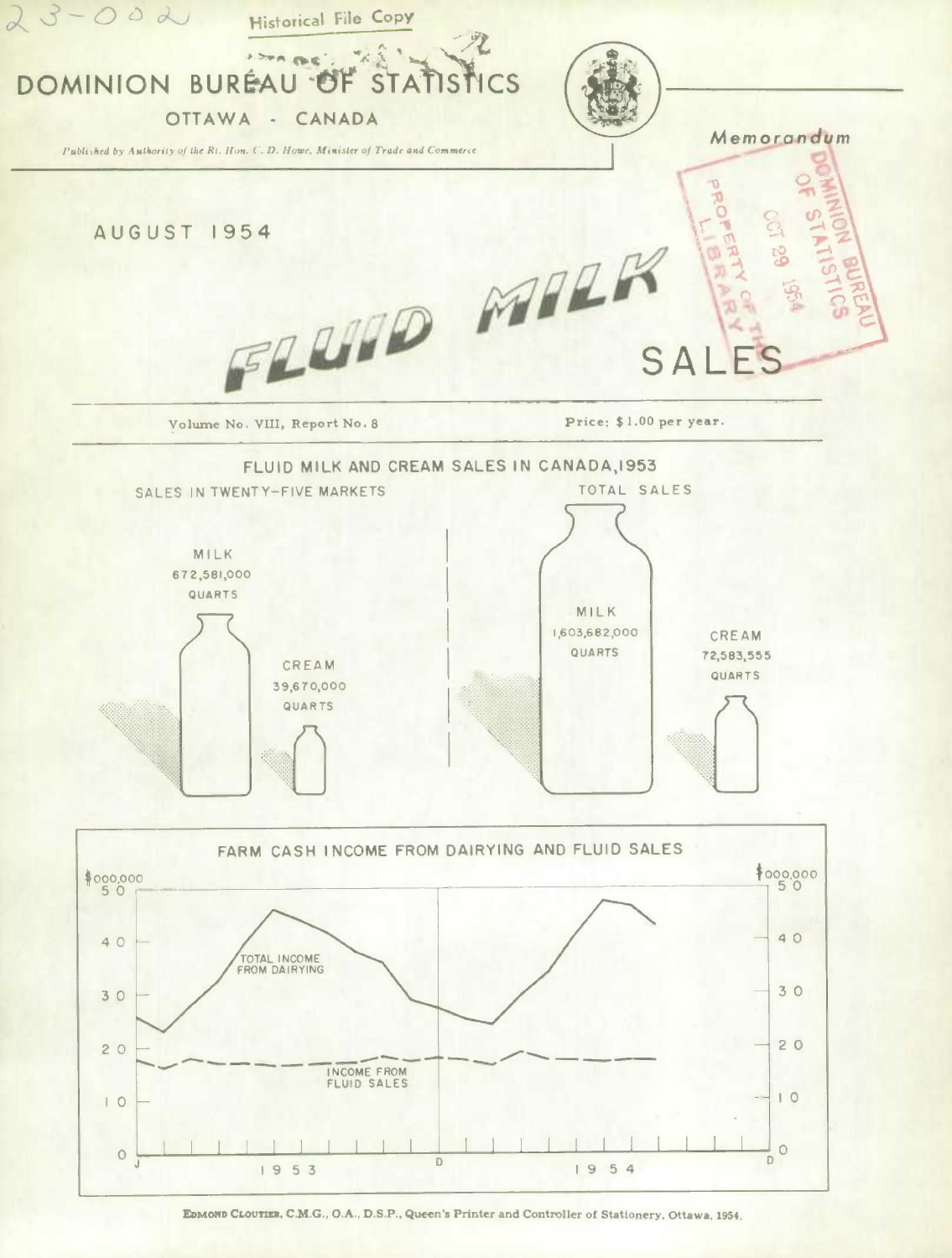August and January-August, 1954 with Comparisons Shown in Per Cent of 1953

|                            |          | Milk          |           |                          |              | Cream          |           |               |                                    |
|----------------------------|----------|---------------|-----------|--------------------------|--------------|----------------|-----------|---------------|------------------------------------|
|                            | August   |               | Jan.-Aug. |                          | August       |                | Jan.-Aug. |               | August                             |
| Markets<br>Within Economic | Sales    | %             | Sales     | $\frac{d}{d}$            | Sales        | $\frac{d}{d}$  | Sales     | $\mathcal{R}$ | Fer                                |
| Division                   | in       | of            | in        | of                       | in           | of             | 1n        | of            | Cent                               |
|                            | Quarts   | 1953          | Quarts    | 1953                     | $B - F -$    | 1953           | B F.      | 1953          | Fat                                |
|                            | '000 Qt. | $\frac{1}{2}$ | '000 Qt.  | $\overline{\mathscr{C}}$ | '000 Lb.     | $\frac{d}{20}$ | '000 Lb.  | $\frac{d}{d}$ | $\overline{\phi}_{\!\!\mathit{b}}$ |
| Maritime Provinces         |          |               |           |                          |              |                |           |               |                                    |
| Charlottetown              | 216      | 100           | 1,710     | 99                       | 5            | 92             | 32        | 97            | 12.91                              |
| Halifax                    | 1,453    | 106           | 11,801    | 106                      | 20           | 99             | 184       | 106           | 13.35                              |
| Sydney                     | 834      | 98            | 6,813     | 99                       | 9            | 105            | 72        | 104           | 28.78                              |
| Saint John                 | 811      | 102           | 6,577     | 101                      | 10           | 97             | 90        | 99            | 32.37                              |
| Moncton                    | 462      | 105           | 3,824     | 107                      | 7            | 103            | 54        | 101           | 31.05                              |
| Central Frovinces          |          |               |           |                          |              |                |           |               |                                    |
| Montreal                   | 13,454   | 100           | 112,240   | 100                      | 281          | 102            | 2,383     | 98            | 16.88                              |
| Quebec-Levis               | 2,615    | 104           | 20,634    | 100                      | 39           | 93             | 233       | 92            | 16.16                              |
| Sherbrooke                 | 642      | 100           | 5,180     | 109                      | 8            | 116            | 69        | 114           | 19.49                              |
| Three Rivers               | 618      | 100           | 4,976     | 102                      | 9            | 95             | 74        | 103           | 24.41                              |
| Ottawa-Hull                | 2,714    | 101           | 22,601    | 104                      | 45           | 102            | 397       | 105           | 18.26                              |
| Toronto                    | 10,871   | 105           | 92,012    | 106                      | 198          | 105            | 1,811     | 103           | 14.99                              |
| Hamilton                   | 2,603    | 101           | 21,419    | 104                      | 29           | 97             | 273       | 102           | 17.77                              |
| Windsor                    | 1,943    | 101           | 15,620    | 103                      | 22           | 93             | 209       | 98            | 13.60                              |
| Ft.-Wm.-Pt.Ar.             | 858      | 100           | 6,806     | 104                      | 11           | 105            | 87        | 113           | 19.17                              |
| Prairie Provinces          |          |               |           |                          |              |                |           |               |                                    |
| Winnipeg                   | 3,606    | 101           | 29,668    | 105                      | 109          | 102            | 881       | 100           | 12.04                              |
| Regina                     | 754      | 101           | 6,347     | 108                      | 20           | 102            | 171       | 104           | 12.05                              |
| Moose Jaw                  | 271      | 102           | 2,270     | 107                      | 6            | 104            | 49        | 102           | 11.63                              |
| Saskatoon                  | 822      | 106           | 6,727     | 109                      | 17           | 112            | 133       | 105           | 13.03                              |
| Swift Cur.-Yorkton         | 168      | 104           | 1,372     | 108                      | $\triangle$  | 107            | 36        | 99            | 19.27                              |
| Edmonton                   | 1,884    | 105           | 16,087    | 108                      | 52           | 101            | 423       | 101           | 12.42                              |
| Calgary                    | 1,498    | 103           | 12,396    | 106                      | 38           | 98             | 318       | 101           | 12.08                              |
| Leth.-Med.Hat              | 346      | 100           | 2,848     | 105                      | 9            | 100            | 70        | 98            | 12.56                              |
| British Columbia           |          |               |           |                          |              |                |           |               |                                    |
| Vancouver                  | 5,164    | 102           | 41,354    | 105                      | 130          | 101            | 1,050     | 101           | 11.37                              |
| Victoria                   | 914      | 102           | 7,362     | 102                      | 20           | 95             | 158       | 99            | 13.09                              |
| Nanaimo                    | 135      | 96            | 1,067     | 98                       | $\mathbf{2}$ | 99             | 16        | 91            | 13.40                              |
|                            |          |               |           |                          |              |                |           |               |                                    |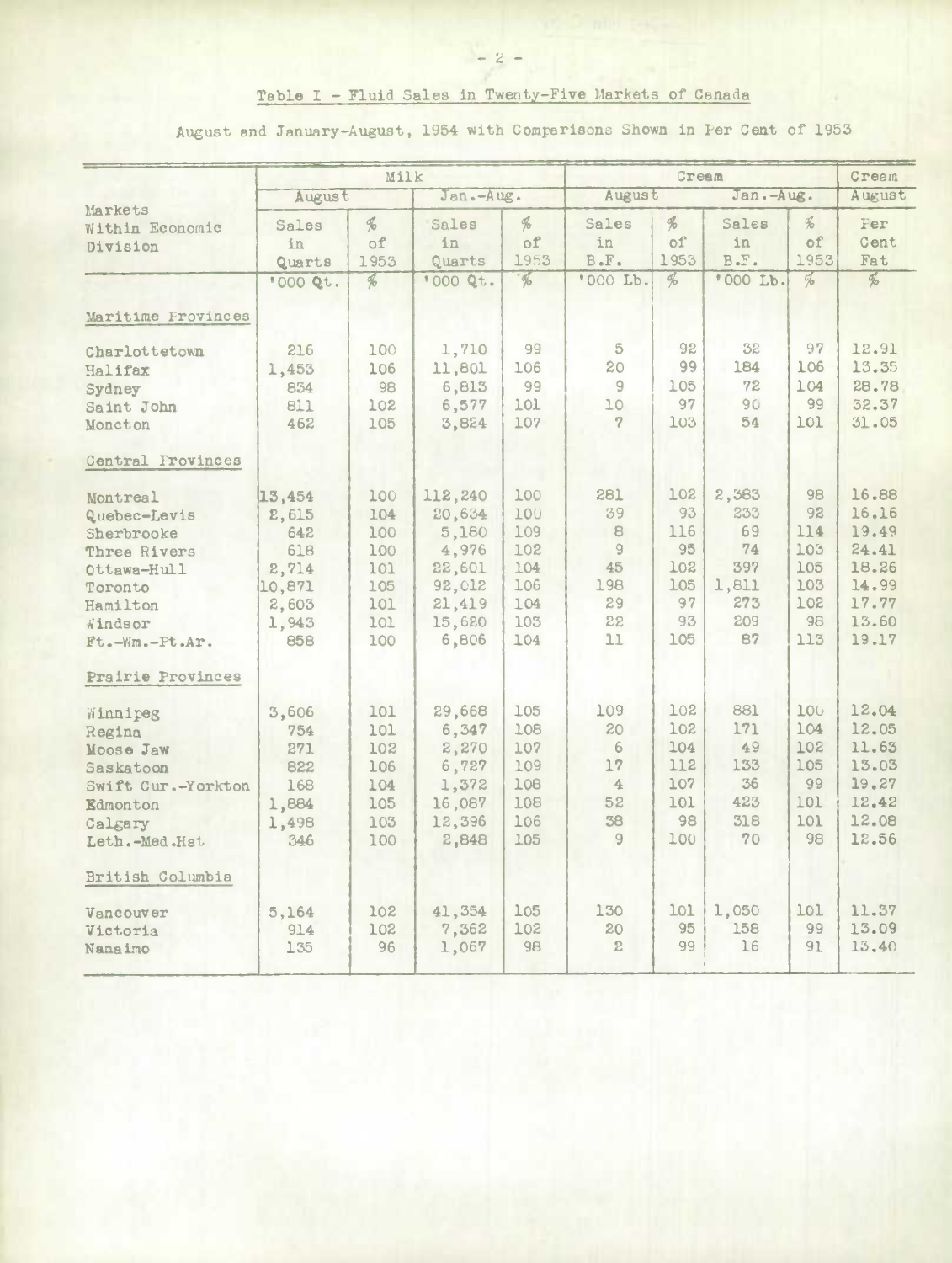## Table II - Estimated Fluid Milk and Cream Sales\*

|                     |                       |                             | (A) Fluid Milk Sales - In Quarts |                  |                     |                             | (B) Fluid Cream Sales - Butterfat |                 |
|---------------------|-----------------------|-----------------------------|----------------------------------|------------------|---------------------|-----------------------------|-----------------------------------|-----------------|
| Province            | August                |                             | January-August                   |                  | August              |                             | January-August                    |                 |
|                     | Sales<br>1n<br>Quarts | $\frac{d}{2}$<br>of<br>1953 | Sales<br>in<br>Quarts            | %<br>of.<br>1953 | Sales<br>in<br>B.F. | $\frac{d}{2}$<br>of<br>1953 | Sales<br>in<br>$B - F -$          | 唏<br>of<br>1953 |
|                     | '000 Qt.              | %                           | '000 Qt.                         | $\frac{a}{b}$    | '000 Lb.            | L                           | '000 Lb.                          | %               |
| sbane:              | 133, 363              | 101                         | 1,087,101                        | 103              | 2,497               | 100                         | 19,882                            | 100             |
| Frince Edward Is.   | 736                   | 102                         | 5,974                            | 98               | 13                  | 87                          | 98                                | 92              |
| <b>Jova Scotia</b>  | 4,917                 | 103                         | 38,851                           | 103              | 72                  | 104                         | 552                               | 106             |
| Jew Brunswick       | 4,173                 | 103                         | 33,428                           | 104              | 61                  | 98                          | 484                               | 102             |
| luebec              | 49,897                | 100                         | 413,012                          | 101              | 951                 | 102                         | 7,374                             | 99              |
| <b>Intario</b>      | 46,360                | 101                         | 374,516                          | 104              | 681                 | 97                          | 5,761                             | 99              |
| Aanitoba            | 5,319                 | 101                         | 43,474                           | 104              | 145                 | 103                         | 1,143                             | 100             |
| <b>Baskacchewan</b> | 6,200                 | 103                         | 50,707                           | 107              | 161                 | 108                         | 1,110                             | 104             |
| Alberta             | 6,298                 | 103                         | 52,529                           | 105              | 180                 | 97                          | 1,467                             | 100             |
| British Columbia    | 9,463                 | 102                         | 74,610                           | 103              | 233                 | 100                         | 1,893                             | 100             |
|                     |                       |                             |                                  |                  |                     |                             |                                   |                 |

 $\mathsf{C}$ 

Canada, by Provinces, August and January-August, 1954 with Comparisons shown in per cent of 1953

(C) Fluid Milk, Fluid Cream and Total Fluid Sales, Expressed in Pounds of Milk

|                                                                                     | Milk                                                       |                                        | Cream                                                |                                      | <b>Fluid Sales</b>                                         |                                        |                                                                    |                                        |
|-------------------------------------------------------------------------------------|------------------------------------------------------------|----------------------------------------|------------------------------------------------------|--------------------------------------|------------------------------------------------------------|----------------------------------------|--------------------------------------------------------------------|----------------------------------------|
| Province                                                                            | August                                                     |                                        | August                                               |                                      | August                                                     |                                        | January-August                                                     |                                        |
|                                                                                     | <b>Sales</b><br>in<br>Lb.                                  | ф<br>оf<br>1953                        | Sales<br>ln<br>Lb.                                   | $\frac{96}{6}$<br>of<br>1953         | Sales<br>in<br>Lb.                                         | $\%$<br>оf<br>1953                     | Sales<br>in<br>$Lb$ .                                              | $\%$<br>of<br>1953                     |
|                                                                                     | '000 Lb.                                                   | $\frac{a}{b}$                          | '000 Lb.                                             | $\%$                                 | '000 Lb.                                                   | $\mathcal{F}_{\infty}$                 | '000 Lb.                                                           | $\%$                                   |
| Canada<br>Prince Edward Is.<br>Nova Scotia<br>New Brunswick                         | 344,078<br>1,898<br>12,686<br>10,766                       | 101<br>102<br>103<br>103               | 71,105<br>368<br>1,882<br>1,555                      | 100<br>87<br>104<br>98               | 415,183<br>2,266<br>14,568<br>12,321                       | 101<br>100<br>103<br>102               | 3,369,757<br>18,151<br>114,762<br>98,728                           | 103<br>98<br>104<br>103                |
| <b>Quebec</b><br>Ontario<br>Manitoba<br>Saskatchewan<br>Alberta<br>British Columbia | 128,735<br>119.610<br>13,723<br>15,997<br>16,248<br>24,415 | 100<br>101<br>101<br>103<br>103<br>102 | 27,180<br>19,727<br>4,074<br>4,655<br>5,135<br>6,529 | 102<br>97<br>108<br>108<br>97<br>100 | 155,915<br>139,337<br>17,797<br>20,652<br>21,383<br>30.944 | 101<br>101<br>101<br>104<br>102<br>101 | 1,276,247<br>1,131,715<br>144,320<br>163,269<br>177,132<br>245,433 | 101<br>104<br>103<br>107<br>104<br>103 |
|                                                                                     |                                                            |                                        |                                                      |                                      |                                                            |                                        |                                                                    |                                        |

\*Estimates are based on reports from 177 markets of Canada which represent in the aggregate 56.2 per cent of the estimated milk sales and 58.9 per cent of the estimated cream sales. The number of markets are shown as follows: F.E.I., 6; N.S., 19; N.B., 17; Que., 19; Ont., 33; Man., 12; Sask., 23; Alta. 28, and B.C. 20.